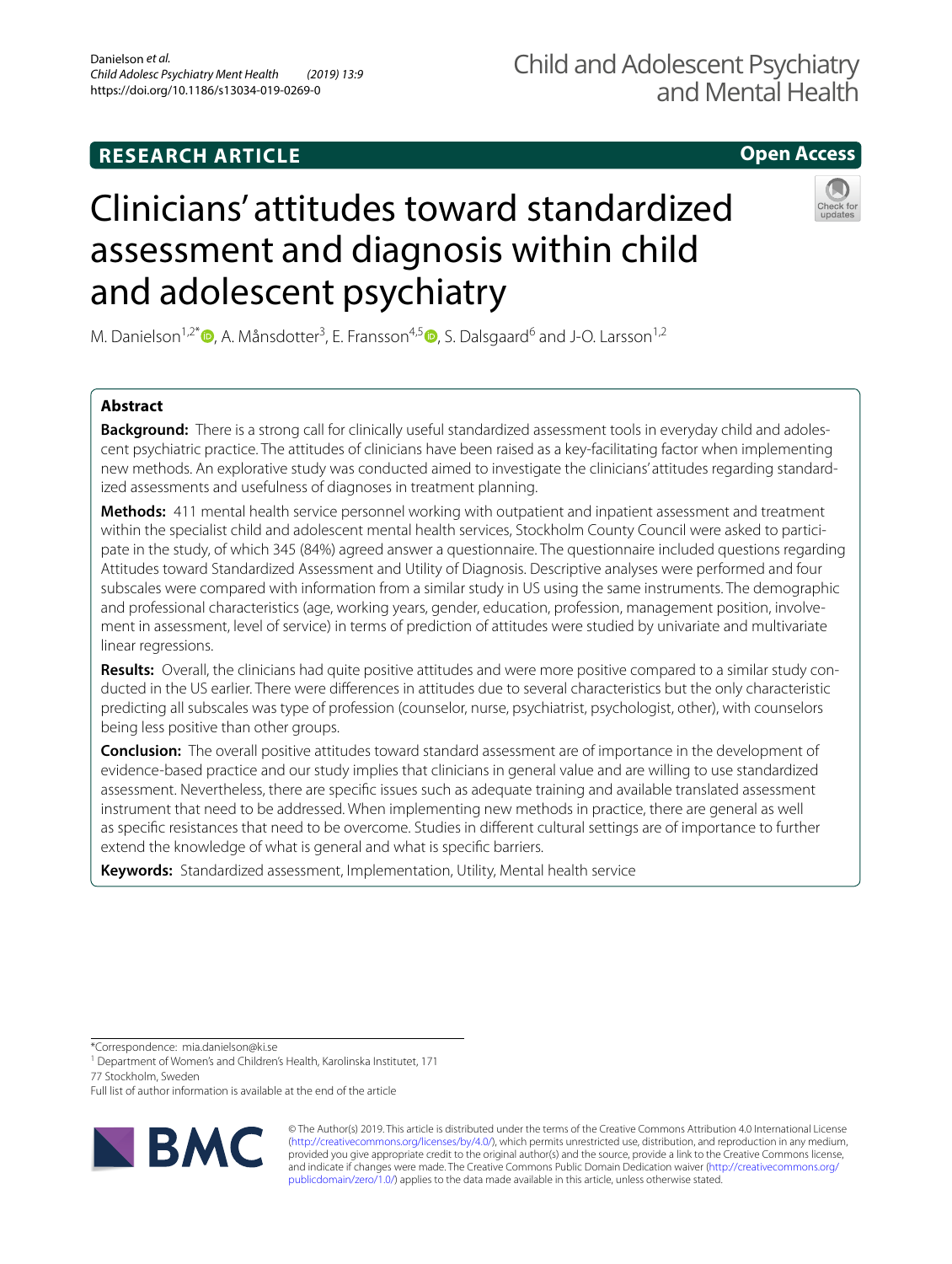#### **Introduction**

Over recent decades the feld of child and adolescent mental health care has changed and the demand for obtaining structured, systematic and valid information of diagnosis and treatments has increased, in order to prioritize and plan organization of mental health services [[1,](#page-11-0) [2](#page-11-1)]. Parallel to these changes, the health care systems have been infuenced by the evidence-based movement highlighting the importance of using scientifc fndings in decision-making [[3\]](#page-11-2). An overarching concept in this movement is evidence-based practice (EBP), characterized as a systematic approach, integrating best research evidence and standardized data, with clinical expertise, while respecting patient preferences [[4](#page-11-3)[–6](#page-11-4)]. Although many diferent evidence-based initiatives have been undertaken in within the feld of child and adolescent psychiatry, EBP has so far only been implemented in slow pace within this specialty [[7,](#page-11-5) [8](#page-11-6)].

Appropriate diagnosis is essential for providing good medical and psychological treatments and for psychoeducation, i.e. helping patients and their families to recognize and understand symptoms [[9–](#page-11-7)[11\]](#page-11-8). Valid and accurate diagnoses are also stipulated in treatment protocols and are prerequisites for planning accurate interventions [\[10](#page-11-9)].

Making a diagnosis requires thorough assessment of medical history, symptoms, and function. Yet, traditionally the diagnostic assessment by clinicians has been more or less unstructured, capturing some but not all of the diagnostic criteria described in the disease classifications  $[12, 13]$  $[12, 13]$  $[12, 13]$  $[12, 13]$  $[12, 13]$ . A recent study within adult psychiatry showed that clinicians do not collect sufficient information in order to establish a correct diagnosis [\[14\]](#page-11-12). Furthermore, the traditional diagnostic process and the information obtained by this has consequently been subject to considerable variation [\[15](#page-11-13)].

The importance of standardized diagnostic interviews in child and adolescent psychiatry practice has been highlighted in several studies [\[12,](#page-11-10) [13](#page-11-11), [16](#page-11-14), [17\]](#page-11-15), as well as within the field of clinical psychology [\[18](#page-11-16)]. Standardized diagnostic interviews are assumed to save time and speed up the assessment process by facilitating and clarifying the diagnostic process, systematically detect comorbidity, obtain a reliable diagnosis and prepare treatment in a more solid manner [\[10,](#page-11-9) [19\]](#page-11-17). Less use of structured interviews has been related to underestimation of patient acceptance and mistaken assumptions of patients' feelings [[20\]](#page-11-18).

Despite the importance of assessment, most attention has been given to Evidence-Based Treatments (EBT) and not that much to assessments in the EBP literature [[2,](#page-11-1) [5,](#page-11-19) [21](#page-11-20)]. However, during recent years, the concept of Evidence-Based Assessment (EBA) has been launched as a part of EBP. Mash and Hunsley [\[22](#page-11-21)] propose that standardized assessments (SA) are not restricted to standardized interviews and could be conducted for other purposes than determining diagnosis, such as prognosis and predictions, treatment planning and monitoring. Similarly, Christon et al. [[23\]](#page-11-22) have proposed how EBA could be part of EBP in the treatment process.

EBA represents a strong call for valid and clinically useful assessment tools in everyday child and adolescent psychiatric practice; both for strengthening the diagnostic process and enabling ongoing progress monitoring [[24,](#page-11-23) [25\]](#page-11-24). Nevertheless, a survey among 1.927 psychiatrists and psychotherapists in Switzerland revealed that on average only 15% of the patients were assessed using standardized assessment tools [[20\]](#page-11-18). Further, Garland, Kruse and Aarons [\[1](#page-11-0)] found that standardized measures or scales were even less frequently used within child and adolescent psychiatric settings; 92% of child psychiatrists indicated they had never used the scores from standardized measures in their clinical practice. An inventory conducted in Sweden found that 39% of all psychiatric units used standardized assessment tools in the diagnostic process but not frequently and only 12% did so on regularly basis [[26\]](#page-11-25).

A key facilitating factor for the general success of implementing methods or innovations is whether clinicians fnd the procedures relevant [[27\]](#page-11-26). Earlier studies have shown that clinicians' incitement for diagnosing is often external e.g. billing purposes, rather than usefulness, which reduces investment in the assessment process [[28,](#page-12-0) [29](#page-12-1)]. Concerns for using SA in the assessment process have also been highlighted and the arguments against using SA include that they are time consuming, that structured interviews will disturb the therapeutic relationship and that clinical judgments are more sufficient and useful [\[25](#page-11-24), [20\]](#page-11-18). In parallel, a review of therapist-level resistance to EBP showed that psychotherapists believe that they can objectively and without bias perceive the patients' problem and treatment outcome [\[30](#page-12-2)]. Harvey and Gumport [[31\]](#page-12-3) have identifed obstacles against EBT in general and call for more studies of therapists' beliefs and preferences among a broader range of mental health professionals. The same call could probably be made about EBA since there are even fewer studies conducted.

Implementation of new clinical procedures is strongly infuenced by clinicians' attitudes. However, there is not yet enough knowledge about obstacles towards the use of standardized tools in diagnostic assessment processes. Large scale studies of child and adolescent mental health providers from various disciplines and in diferent countries is needed to inform specific efforts to encourage clinicians to use standardized tools systematically and thereby to more evidence-based assessments.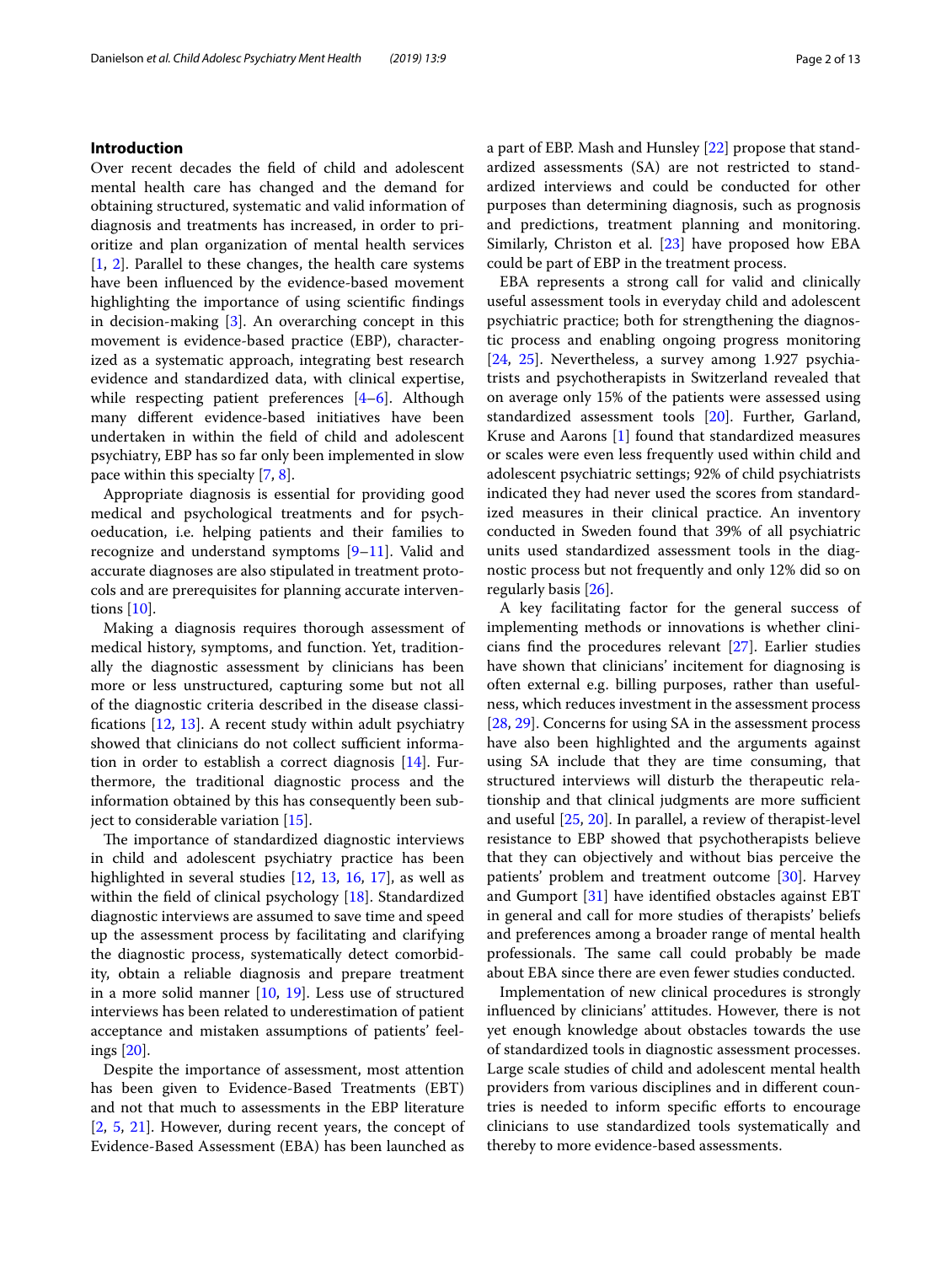This study is an exploratory study and aims to investigate clinician´s attitudes towards standardized assessments and usefulness of diagnosis, and the research questions are:

- What are the attitudes of clinicians in secondary mental health care in Stockholm, Sweden towards standardized assessment and the usefulness of diagnosis in treatment planning and how do they difer from an US population?
- Do Swedish clinicians' attitudes difer between groups due to demographic and profession?

#### **Method**

#### **Participants and setting**

In Sweden, the child and adolescent mental health services are divided into two parts: (1) the primary mental health care (general physicians and psychologists, not licensed as specialists in child and adolescent mental disorders) and (2) the specialized mental health care (licensed specialists, i.e. psychiatrics/child psychiatrists and psychologist specialized in mental disorders working in multidisciplinary teams, together with nurses, counselors and others). The present study was conducted within the latter. The participants were mental health care personnel working with outpatient and inpatient assessment and treatment within the non-private specialist child and adolescent mental health care services in Stockholm County Council (CAMHS Stockholm). Each year, approximately 22,000 children and adolescents receive treatment for a mental disorder in one of the six departments in CAMHS Stockholm. This equals nearly 6% of the population under 18 years of age in the catchment area. CAMHS Stockholm consists of 12 outpatient clinics, four intermediate care units mainly working with patients in their home or other environments and one inpatient clinic. All 411 mental health service personnel working with assessment and treatment were asked to participate in the study, of which 345 (84%) volunteered to participate. CAMHS Stockholm also includes seven outpatient clinics specialized in treating e.g. sexual abuse, selfharm, domestic violence, immigrants with mental health problems, and to which patients are referred after initial assessment in the general clinics. Hence, clinicians in the specialized clinics were not included in this survey.

There were mainly female participants (78%) and the average age was 47.2 years (median 48). The participants had worked within the children and adolescent mental health services for an average of 10.3 years (median 7). The participants were psychologists (49%), counselors with a degree in social work and psychotherapy, (22%), medical doctors/psychiatrists (10%), nurses (9%) and other occupational background like mental health keepers, pedagogues etc. with therapeutic training  $(8\%)$ . The majority of participants (90%) had more than 3.5 years of education from university. All the clinical staff working at the CAMHS Stockholm are involved in interdisciplinary assessments in the beginning of a new patient contact, but not all conduct in-depth assessments involving psychological, medical and/or observational tests. The characteristics of the participants are further presented in Table [1.](#page-2-0)

#### <span id="page-2-0"></span>**Table 1 Distribution of participants' demographic and professional characteristics (n=345)**

| Demographic characteristics    |             |
|--------------------------------|-------------|
| Age (years)                    |             |
| Mean (SD)                      | 47.2 (11.8) |
| Unknown/missing data           | 0.6%        |
| Gender                         |             |
| Female                         | 78.3%       |
| Male                           | 19.7%       |
| Unknown/missing data           | 2.0%        |
| Professional characteristics   |             |
| Working years within CAMHS     |             |
| Mean (SD)                      | 10.3(9.6)   |
| Unknown/missing data           | 3.5%        |
| Highest degree                 |             |
| PhD                            | 3.8%        |
| University more than 3.5 years | 85.5%       |
| University less than 3.5 years | 7.8%        |
| Other higher education         | 1.4%        |
| Unknown/missing data           | 1.4%        |
| Profession                     |             |
| Counsellor                     | 22.0%       |
| Nurse                          | 8.7%        |
| Psychiatrist/MD                | 10.1%       |
| Psychologist                   | 49.3%       |
| Other                          | 7.8%        |
| Unknown/missing data           | 2.0%        |
| Management position            |             |
| Yes                            | 5.5%        |
| N <sub>o</sub>                 | 90.7%       |
| Unknown/missing data           | 3.8%        |
| Conduct in-depth assessments   |             |
| Yes                            | 81.4%       |
| <b>No</b>                      | 17.1%       |
| Unknown/missing data           | 1.4%        |
| I evel of service              |             |
| Outpatient                     | 73.0%       |
| Intermediate                   | 17.4%       |
| Inpatient                      | 9.0%        |
| Unknown/missing data           | 0.6%        |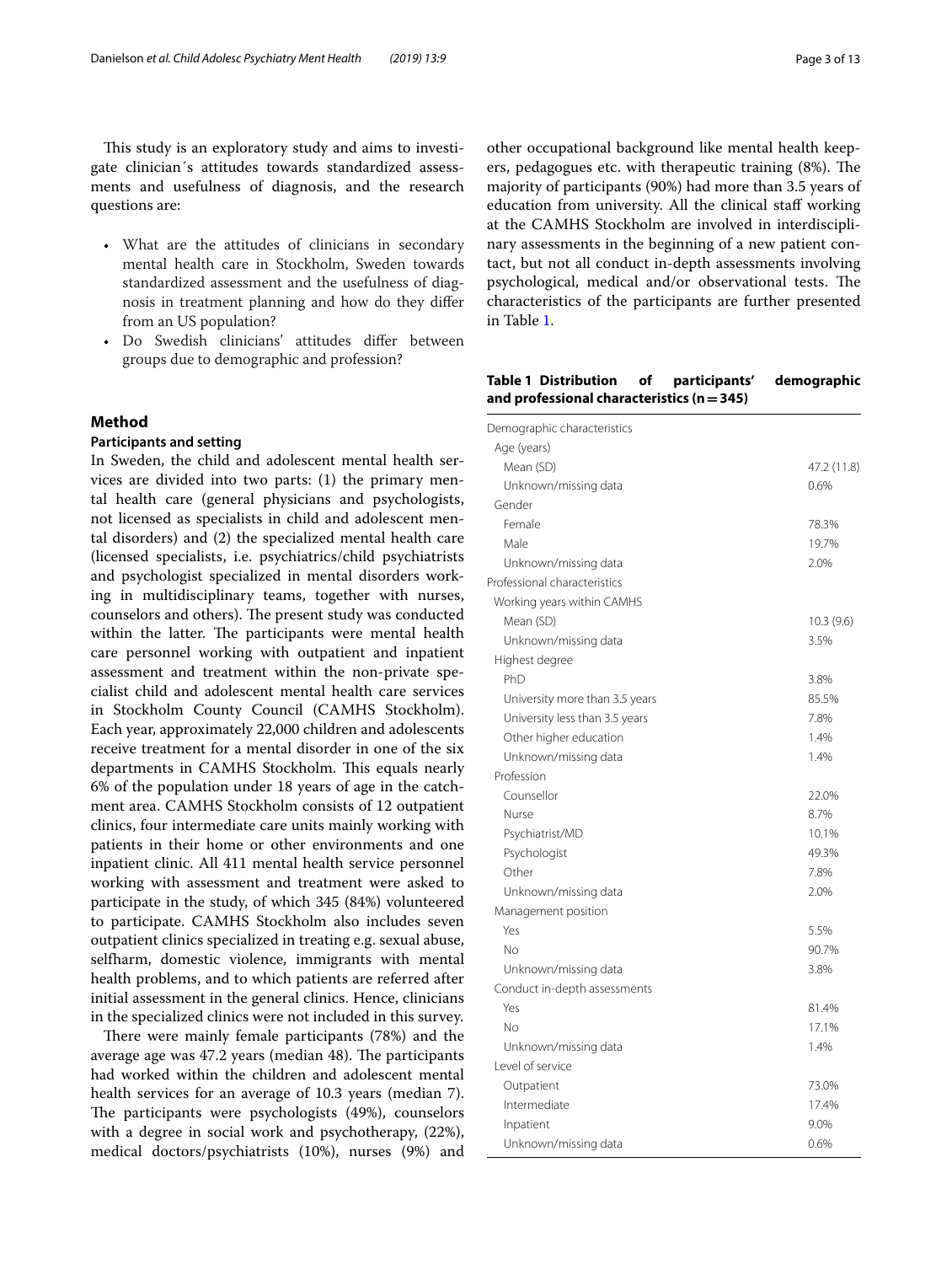#### **Procedure**

In each of the participating clinics, the clinic manager distributed a questionnaire either during staf meetings or individually distributed in internal mailboxes. During the period when the survey was conducted, 461 were employed, although 50 of them did not receive the questionnaire due to diferent circumstances, i.e. long sick leave, educational leave or vacation etc. If the clinicians volunteered to participate they completed the questionnaire individually and anonymously and returned the surveys directly to the researchers, using sealed envelopes.

#### **Measures**

The questionnaire included questions regarding demographic and professional characteristics (independent variables), the measurement Attitudes toward Standardized Assessment (ASA) consisting of four subscales and the Utility of Diagnosis scale (dependent variables) developed in earlier studies  $[24, 25]$  $[24, 25]$  $[24, 25]$ . The scales were translated in collaboration with researchers in Norway and Denmark, and back-translated. One of the original developers of the questionnaire, Dr. Jensen-Doss audited the back-translation to secure correct meaning and approved the fnal translated Swedish version.

#### *Demographic and professional characteristics*

The demographic and professional characteristics included age, number of years working within CAMHS, gender, highest educational degree (categorized as PhD; university more than 3.5 years; university less than 3.5 years/other higher education), profession (categorized as counselor; nurse; psychiatrist/MD including those on specialist training; psychologist; other), management position (categorized as unit manager or co-manager of the clinic or not), degree of involvement in assessments (conducting in-depth diagnostic examinations or not) and level of service (outpatient; intermediate; inpatient). In this context, the clinicians' psychotherapeutic training was of interest, as CBT (cognitive behavioral therapy) has a long tradition of using assessments [[32](#page-12-4)]. However, since most participants had a broad therapeutic educational training, indicating an eclectic approach, this factor could not be explored in the analysis.

#### *Attitudes toward standardized assessment and usefulness of diagnosis*

The ASA questionnaire was originally developed to assess clinicians' attitudes toward SA in three diferent areas, each measured by a subscale [[25](#page-11-24)]. In total, ASA consists of 22 items, all rated on a 5-point Likert scale from 1 (strongly disagree) to  $5$  (strongly agree). The questionnaire measures both positive and negative attitudes towards standardized assessments. Hence, in order to receive a universal ranking of the scale direction, the negative ranking scores were re-coded to correspond to the positive ranking scores. For each subscale, the average ranking of included items were calculated.

The ASA subscale, *Benefit over Clinical Judgment* assesses to which extent standardized tools can improve the assessment information compared to relying on clinical judgments alone. The scale consists of five items and with the internal consistency  $\alpha = .75$  in the present study. The subscale, *Practicality* assesses clinician opinions of the feasibility in practice, and consists of 10 items with the internal consistency  $\alpha = .60$  in the present study. The subscale, *Psychometric Quality* assesses clinicians' beliefs concerning reliability and validity of standardized measures and how much they value these psychometric properties, and consists of 7 items with the internal consistency  $\alpha = .69$ .

Separate from ASA, *The Utility of Diagnosis* scale assesses clinicians' opinions regarding the usefulness of diagnosis in their clinical work (e.g. "Making a diagnosis is more important for obtaining services or benefts than for planning of treatment") since it could be of importance for the willingness to invest in the assessment process. The subscale was developed by the same founders as ASA  $[24]$  and consists of five items, also rated on a 5-point Likert scale from 1 (strongly disagree) to 5 (strongly agree), but with somewhat lower internal consistency ( $\alpha = .45$ ) than the subscales included in ASA. When single items were excluded from the scale in further reliability analysis, the internal consistency improved somewhat,  $\alpha = .50$ , and when keeping only three items, it improved additionally ( $\alpha = .54$ ). However, our judgment was that these improvements were not large enough to motive change of the scale, and we decided to keep all items of the original scale.

#### **Data analysis**

Prior to analysis we examined normal distribution of continuous independent and dependent variables using test of skewness and kurtosis in which values between −2 and 2 are considered acceptable, according to Almquist, Ashir and Brannstroem  $[33]$ . The two independent variables, age and working years, were somewhat skewed, whereas the four dependent variables, the attitude subscales, fulflled criteria for normality.

In order to explore the frst research question on clinicians attitudes regarding standardized assessment and diagnosis and how they difer from an US population, descriptive statistics were performed and the four subscales were compared with information from a similar study in US [\[24](#page-11-23), [25](#page-11-24)] using an immediate form of twosample *t* test, *ttesti* in Stata [\[34](#page-12-6)].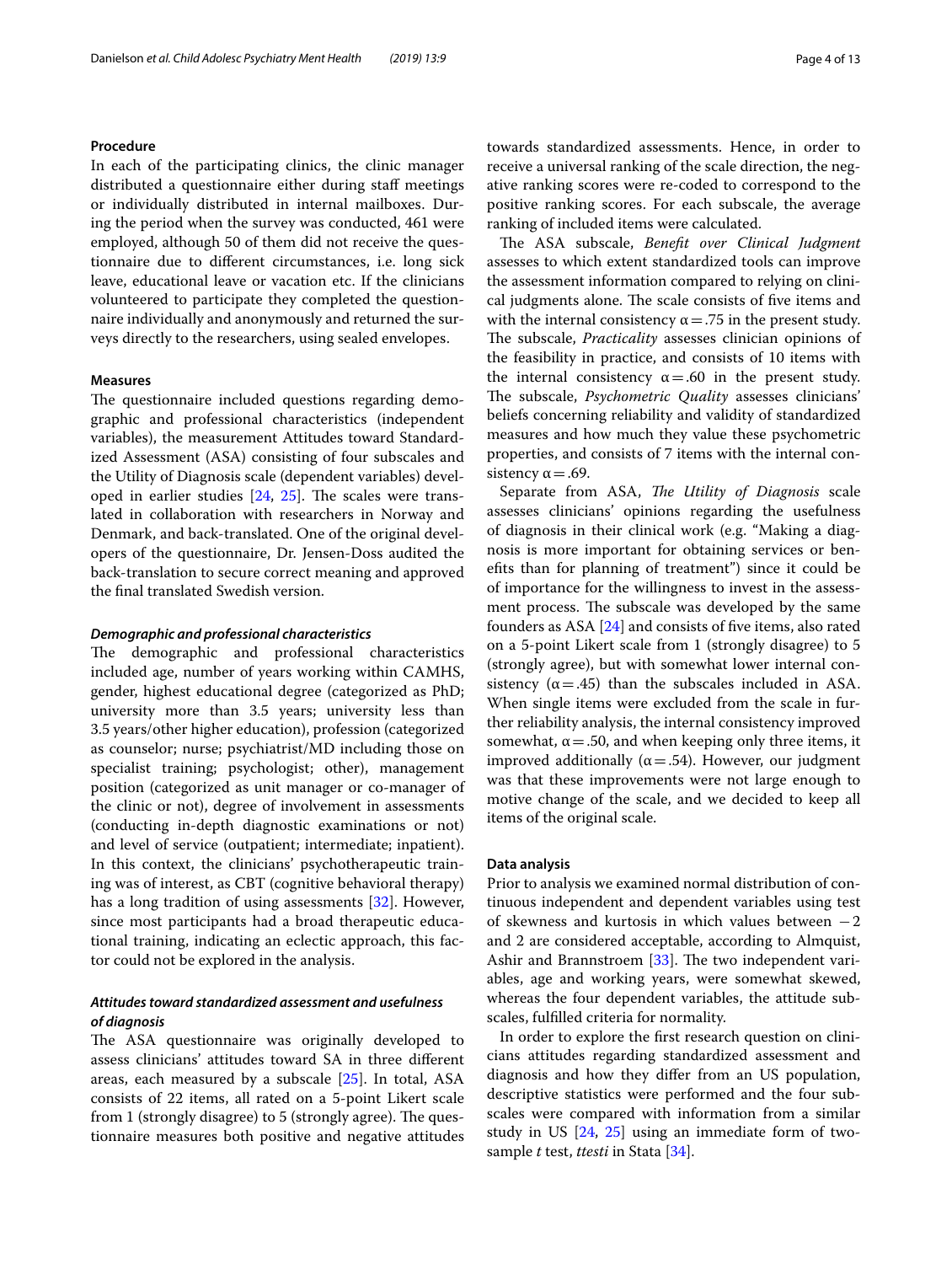In preparation to answer the second research question on diferences between clinicians due to characteristics, descriptives of the four subscale (means and standard deviations) were frst calculated by categories of each demographic and professional characteristic and then tested in an ANOVA and Post Hoc analysis. The two continuous variables, age and number of working years within secondary mental health services, were dichotomized at the median. As a result of the ANOVA and Post Hoc analysis, three independent variables were changed. Highest educational degree was dichotomized by merging "Doctorial" and "University more than 3.5 years" and by merging "University less than 3.5 years" and "Other higher education". Second Level of service was dichotomized by merging "Outpatient" and Intermediate" into one category, and keeping "Inpatient" as the other category. Third, profession categories "Nurse" and "Other" were merged into one category.

In order to answer the second research question whether clinicians' attitudes in Sweden differ between groups due to demographic and professional characteristics and to what degree the same characteristics predict the attitudes univariate and multivariate linear regressions were conducted. In the regression analyses, the continuous data for age and working years within secondary children and adolescent mental health services were used [\[35\]](#page-12-7).

Since age and working years within secondary children and adolescent mental health services were strongly correlated, r  $(331) = .69$ , p < 000, we considered excluding one of them from the multivariate analysis. However, this did not change the explained variance, and hence, both variables were kept in the model, making it possible to explore the strengths of prediction for both of them. In order to compare profession categories, the multivariate regressions were conducted for each category compared to another, one at a time (Psychiatrist/MD vs psychologist; Psychiatrist/MD vs councellor; Psychiatrist/MD vs nurses/other; Psychologist vs councellor; Psychologist vs nurses/other; Councellor vs nurses/other).

Missing data were examined with Post Hoc analysis of the variance for each dependent variable value. This showed that participants with missing data did not differ from the others. The number of missing data on each characteristic is presented in Table [1](#page-2-0) and since the overall rate of missing data was low, 5% or fewer, decision was made to use listwise deletion.

Decision was made to choose signifcant level 95% in all analyses and utilize the alphas of .05. Cohen's defnitions of efect sizes [[36\]](#page-12-8) were used to describe the subscale diferences between two samples t-tests, d values of .20, .50 and .80 were interpreted as small, medium and large effect, and the strengths of the regression coefficients,

 $R<sup>2</sup>$  values of .02, .13 and .26 were interpreted as small, medium and large efect sizes [\[37](#page-12-9)].

#### **Results**

#### **Clinicians' attitudes to standardized assessments and diagnoses**

The clinicians' attitudes to standardized assessments and diagnostic interviews and to the usefulness of diagnosis in clinical work are presented in Table [2.](#page-5-0)

First, the clinicians in Stockholm CAP were most positive concerning *Psychometric Quality* (M=3.81 *CI* 3.76; 3.87). According to the confdence intervals they were less positive to *Utility of Diagnosis* (M=3.60 *CI* 3.54; 3.66) and even less positive to the feasibility in Practice (M=3.19 *CI* 3.13; 3.23) and *Beneft over Clinical Judgement* (M=3.14 *CI* 3.07; 3.21). In comparison to US, clinicians in the Swedish setting were more positive concerning *Beneft over Clinical Judgment* (p<.001; Cohens *d*=.28) and to the *Utility of Diagnosis* (p<.001; Cohens  $d = .71$ ) corresponding to small and medium effect sizes, respectively. No statistically signifcant diferences between countries were found in attitudes concerning *Psychometric quality* (p > .05; Cohens *d* = .06) and *Practicality* ( $p > .05$ ; Cohens  $d = .00$ ).

Table [2](#page-5-0) also present results at the single item level and here the Swedish clinicians were most negative concerning the availability of standardized measurements in other languages valid for ethnic minorities.

#### **Diferences in attitudes by groups of demographic and professional characteristics**

The descriptive results for each attitude subscale are presented by groups of demographic and professional characteristics in Table [3.](#page-7-0)

The demographic and professional characteristics in terms of prediction of attitudes were studied by univariate and multivariate linear regressions and are presented in Table [4.](#page-8-0)

Profession alone explained 9.9% of the variance in the subscale *Beneft over Clinical Judgement* (*F(3327)*=*11.96, p*<*.001*), a small efect size. Also gender (*F(1329)*=*7.73, p*<*.010)* and working year (*F(1326)*=*8.00, p*<*.001)* had small efect sizes. Entering all predictors into a multivariable regression analysis, they all together explained 17.3% of the variance (*F(10,281)*=*7.08, p*<*.001)*, a medium efect size. Most predictors from the univariate analysis remained signifcant, except for age and the diferences between psychiatrist and the other professions (Table [4\)](#page-8-0).

According to univariate analysis profession explained 5.9% of the variance in *Practicality* scale (*F(3327)*=*6.81, p*<*.001)*, a small efect size. Entering all predictors into a multivariate regression analysis they all together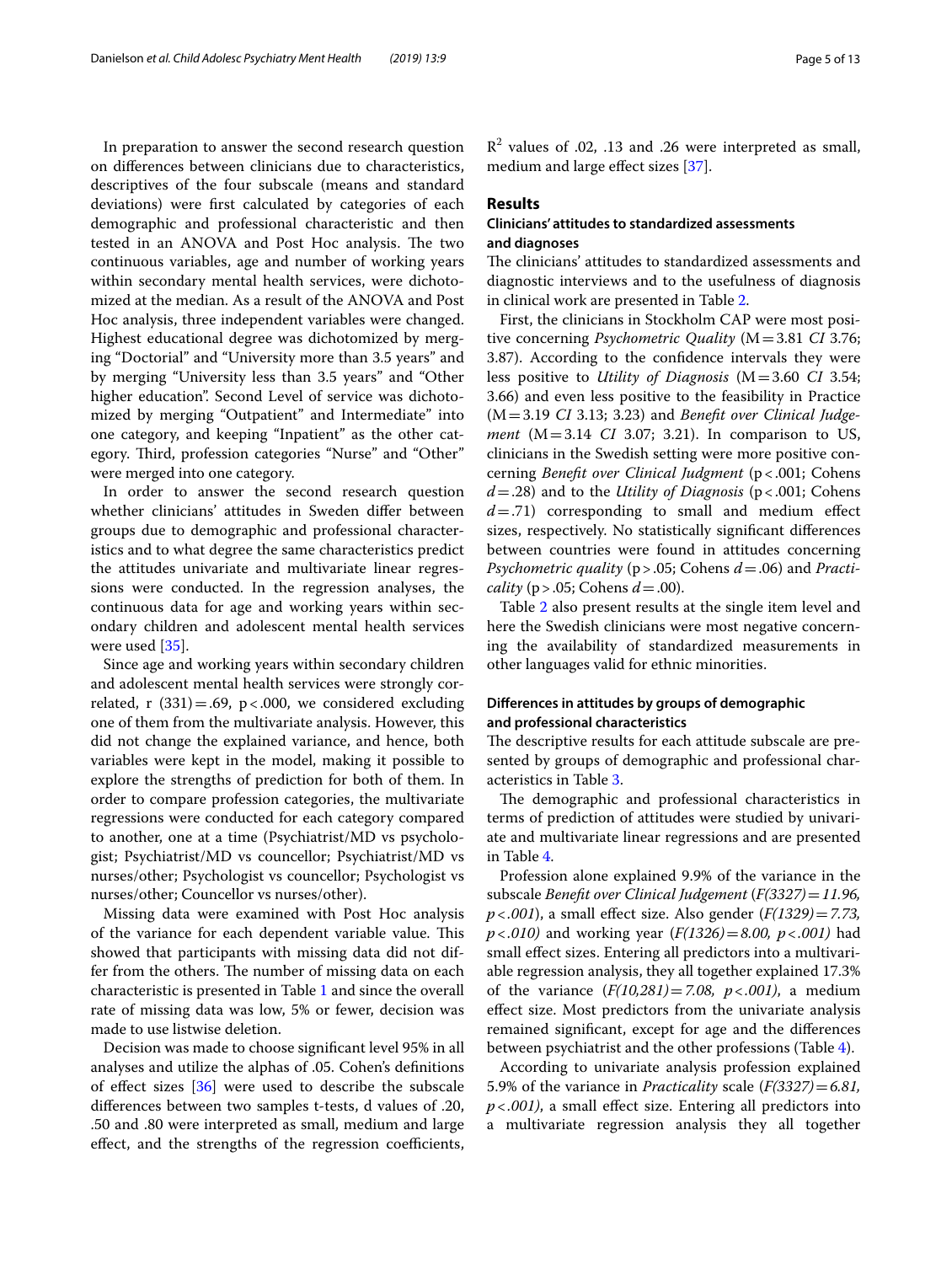<span id="page-5-0"></span>**Table 2 Descriptive statistics of subscales and items for Attitudes toward Standardized Assessment and Utility of diagnosis in CAP Stockholm (point scales, means, standard variation, N) and comparison to US (mean, standard deviation, N)**

| <b>Subscales and items</b>                                                                                                           | <b>CAP Stockholm</b>             |                         |              |            |                     |          | US <sup>a</sup>                      | Diff between CAP          |
|--------------------------------------------------------------------------------------------------------------------------------------|----------------------------------|-------------------------|--------------|------------|---------------------|----------|--------------------------------------|---------------------------|
| within each scale                                                                                                                    | <b>Strongly</b><br>disagree<br>% | <b>Disagree</b><br>$\%$ | Neutral<br>% | Agree<br>% | Strongly agree<br>% | M (SD) N | M (SD) N                             | Stockholm-US <sup>c</sup> |
| Benefit over clinical judgment                                                                                                       |                                  |                         |              |            |                     |          | 3.14 (0.65) 338 2.95 (0.68) 1439     | $***$                     |
| Using clinical judgment to<br>diagnose children is superior<br>to using standardized assess-<br>ment measures <sup>b</sup>           | 4.5                              | 25.2                    | 47.4         | 18.0       | 4.8                 |          | 2.93 (0.90) 333 3.16 (0.96) 1439     | $***$                     |
| Standardized measures don't<br>capture what's really going<br>on with children and their<br>familiesb                                | 5.3                              | 34.7                    | 40.7         | 17.2       | 2.1                 |          | 2.76 (0.87) 337 3.11 (0.95) 1439     | $***$                     |
| Clinical problems are too<br>complex to be captured by a<br>standardized measureb                                                    | 5.4                              | 31.8                    | 29.5         | 27.1       | 6.3                 |          | 2.97 (1.03) 336 3.02 (0.98) 1439     | ns                        |
| Standardized measures provide<br>more useful information than<br>other assessments like infor-<br>mal interviews or observations     | 7.5                              | 34.4                    | 42.2         | 13.2       | 2.7                 |          | 2.69 (0.90) 334 2.5 (0.82) 1439      | $***$                     |
| Standardized measures don't tell<br>me anything I can't learn from<br>just talking to children and<br>their families <sup>b</sup>    | 15.2                             | 53.3                    | 19.0         | 9.8        | 2.7                 |          | 2.32 (0.94) 336 2.47 (1.06) 1439     | $\ast$                    |
| Practicality                                                                                                                         |                                  |                         |              |            |                     |          | 3.19 (0.44) 338 3.19 (0.56) 1404     | ns                        |
| Standardized measures can<br>efficiently gather information<br>from multiple individuals (e.g.<br>children, parents, teachers)       | 0.6                              | 3.0                     | 11.9         | 57.3       | 27.3                |          | 4.08 (0.75) 337 3.91 (0.79) 1404     | $***$                     |
| Standardized assessments are<br>readily available in the lan-<br>guage my children and their<br>families speak                       | 21.4                             | 29.4                    | 41.5         | 6.5        | 1.2                 |          | 2.38 (0.93) 337 3.34 (1.12) 1404     | $***$                     |
| There are few standardized<br>measures valid for ethnic<br>minority children and their<br>familiesb                                  | 1.2                              | 3.9                     | 37.9         | 34.8       | 22.1                |          | 3.73 (0.89) 330 3.32 (0.82) 1404     | $***$                     |
| I have adequate training in the<br>use of standardized measures                                                                      | 3.3                              | 13.9                    | 18.6         | 38.2       | 26.0                |          | 3.70 (1.10) 338 3.25 (1.24) 1404     | $***$                     |
| Standardized diagnostic inter-<br>views interfere with establish-<br>ing rapport during an intake <sup>b</sup>                       | 15.4                             | 28.8                    | 27.0         | 18.4       | 10.4                |          | 2.80 (1.20) 337 3.04 (1.09) 1404     | $***$                     |
| Standardized measures take too<br>long to administer and scoreb                                                                      | 7.4                              | 31.0                    | 35.1         | 21.4       | 5.1                 |          | 2.90 (1.00) 336 2.99 (1.07) 1404 ns  |                           |
| Standardized symptom check-<br>lists are too difficult for many<br>children and their families to<br>read or understand <sup>b</sup> | 3.3                              | 27.0                    | 44.8         | 22.6       | 2.4                 |          | 2.94 (0.85) 337 2.72 (0.92) 1404 *** |                           |
| Copyrighted standardized<br>measures are affordable for<br>use in practice                                                           | 2.7                              | 5.4                     | 74.4         | 12.3       | 5.1                 |          | 3.12 (0.69) 332 2.71 (0.99) 1404     | $***$                     |
| Completing a standardized<br>measure is too much of a<br>burden for children and their<br>familiesb                                  | 13.9                             | 45.7                    | 33.8         | 6.2        | 0.3                 |          | 2.33 (0.80) 337 2.69 (0.93) 1404     | $***$                     |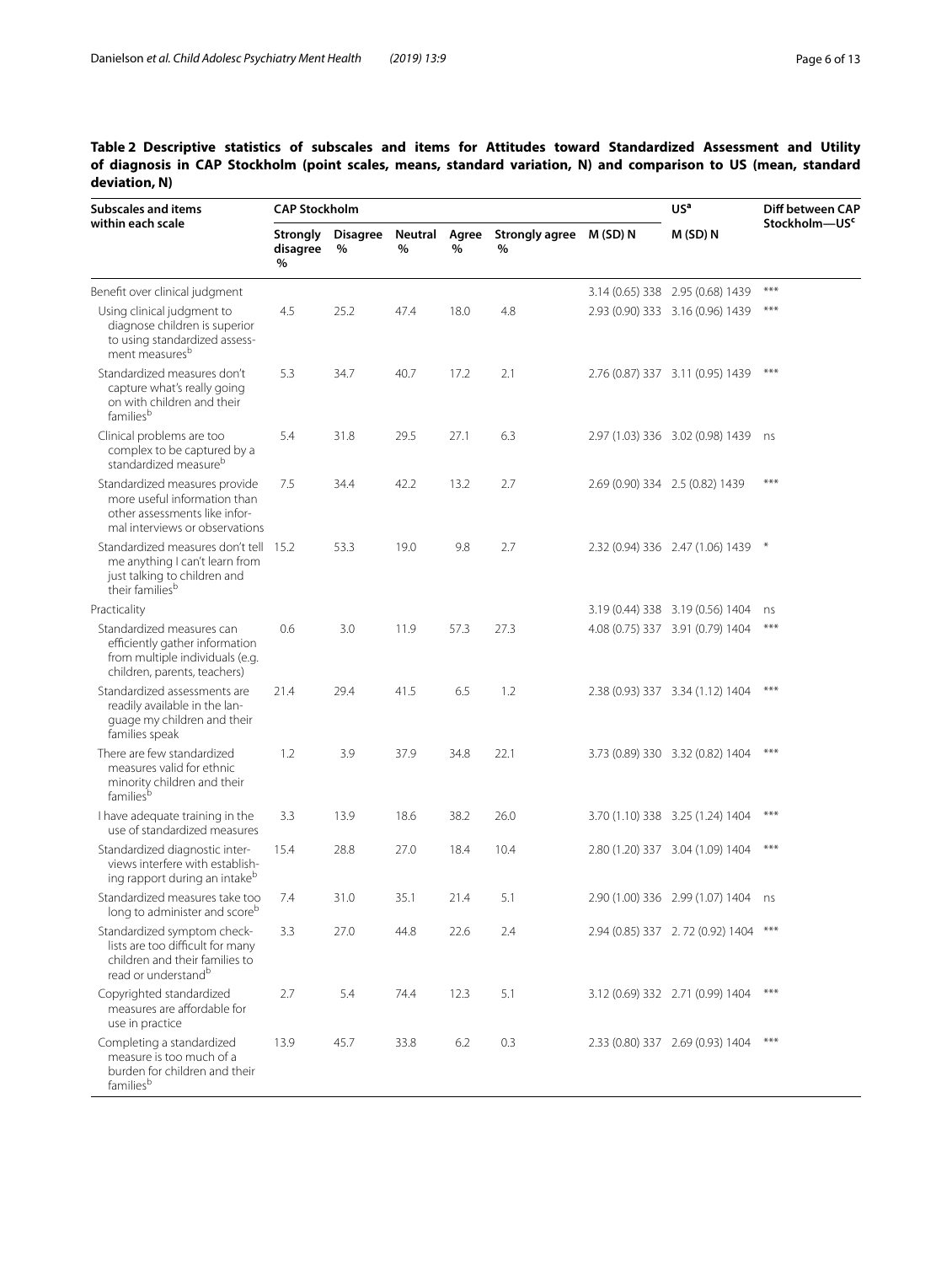#### **Table 2 (continued)**

| <b>Subscales and items</b>                                                                                                                                    | <b>CAP Stockholm</b>      |                      |              |            |                     |          | US <sup>a</sup>                     | Diff between CAP          |
|---------------------------------------------------------------------------------------------------------------------------------------------------------------|---------------------------|----------------------|--------------|------------|---------------------|----------|-------------------------------------|---------------------------|
| within each scale                                                                                                                                             | Strongly<br>disagree<br>% | <b>Disagree</b><br>% | Neutral<br>% | Agree<br>% | Strongly agree<br>% | M (SD) N | M (SD) N                            | Stockholm—US <sup>c</sup> |
| The information I receive from<br>standardized measures<br>isn't worth the time I spend<br>administering, scoring and<br>interpreting the resultsb            | 10.4                      | 43.0                 | 32.9         | 11.0       | 2.7                 |          | 2.53 (0.92) 337 2.58 (1.08) 1404 ns |                           |
| Psychometric quality                                                                                                                                          |                           |                      |              |            |                     |          | 3.81 (0.49) 340 3.78 (0.50) 1428    | ns                        |
| Clinicians should use assess-<br>ments with demonstrated<br>reliability and validity                                                                          | 0.9                       | 1.5                  | 12.2         | 42.7       | 42.7                |          | 4.25 (0.79) 337 4.20 (0.83) 1428    | ns                        |
| Standardized measures help<br>with accurate diagnosis                                                                                                         | 1.2                       | 2.7                  | 16.9         | 48.8       | 30.5                |          | 4.05 (0.83) 338 3.91 (0.77) 1428    | $\ast\ast$                |
| Standardized measures help<br>detect diagnostic comorbid-<br>ity (presence of multiple<br>diagnoses)                                                          | 0.3                       | 2.4                  | 24.8         | 53.7       | 18.8                |          | 3.90 (0.74) 335 3.67 (0.72) 1428    | $***$                     |
| Standardized measures help<br>with differential diagnosis<br>(deciding between 2 diag-<br>noses)                                                              | 0.6                       | 5.4                  | 29.0         | 49.6       | 15.5                |          | 3.74 (0.80) 335 3.64 (0.78) 1428 *  |                           |
| Standardized measures overdi-<br>agnose psychopathology <sup>b</sup>                                                                                          | 6.0                       | 25.7                 | 47.2         | 19.4       | 1.8                 |          | 2.85 (0.86) 335 2.84 (0.89) 1428 ns |                           |
| Most standardized measures<br>aren't helpful because they<br>don't map on to DSM diagnos-<br>tic criteria <sup>b</sup>                                        | 14.3                      | 38.7                 | 42.9         | 3.6        | 0.6                 |          | 2.38 (0.79) 336 2.45 (0.84) 1428 ns |                           |
| It is not necessary for assess-<br>ment measures to be stand-<br>ardized in research studies <sup>b</sup>                                                     | 37.7                      | 37.4                 | 16.9         | 5.6        | 2.4                 |          | 1.98 (0.99) 337 1.68 (0.84) 1428    | $***$                     |
| Utility of diagnosis                                                                                                                                          |                           |                      |              |            |                     |          | 3.60 (0.55) 330 3.15 (0.71) 1634    | $***$                     |
| Accurate diagnosis is an impor-<br>tant part of my treatment<br>planning.                                                                                     | 0.3                       | 0.0                  | 9.9          | 39.2       | 50.6                |          | 4.40 (0.69) 330 3.96 (0.93) 1634    | $***$                     |
| Most children and families<br>come to work on problems<br>of daily life rather than being<br>diagnosed <sup>b</sup>                                           | 1.2                       | 7.6                  | 26.8         | 48.2       | 16.2                |          | 3.70 (0.86) 328 3.72 (1.07) 1634 ns |                           |
| It is sometimes necessary to<br>give a diagnosis that is not<br>clinically indicated to qualify<br>for services <sup>b</sup>                                  | 28.9                      | 31.3                 | 23.0         | 12.1       | 4.7                 |          | 2.31 (1.15) 327 2.89 (1.22) 1634    | $***$                     |
| Making a diagnosis is more<br>important for obtaining<br>services or benefits than for<br>planning of treatment <sup>b</sup>                                  | 20.9                      | 31.8                 | 31.5         | 12.9       | 2.9                 |          | 2.46 (1.05) 328 2.88 (1.23) 1634    | $***$                     |
| It is sometimes necessary to<br>make a less serious diagnosis<br>than clinically indicated to<br>avoid stigma attached to seri-<br>ous diagnoses <sup>b</sup> | 41.5                      | 33.5                 | 16.8         | 7.4        | 0.9                 |          | 1.94 (0.98) 328 2.72 (1.14) 1634    | $***$                     |

\*\*\* p <.001 \*\* p <.01 \* p <.05

<sup>a</sup> Jensen-Doss and Hewley [\[24](#page-11-23), [25\]](#page-11-24)

 $<sup>b</sup>$  Item was reverse scored before included in the scale score</sup>

 $c$  Using an immediate form of two-sample t-test, ttesti in Stata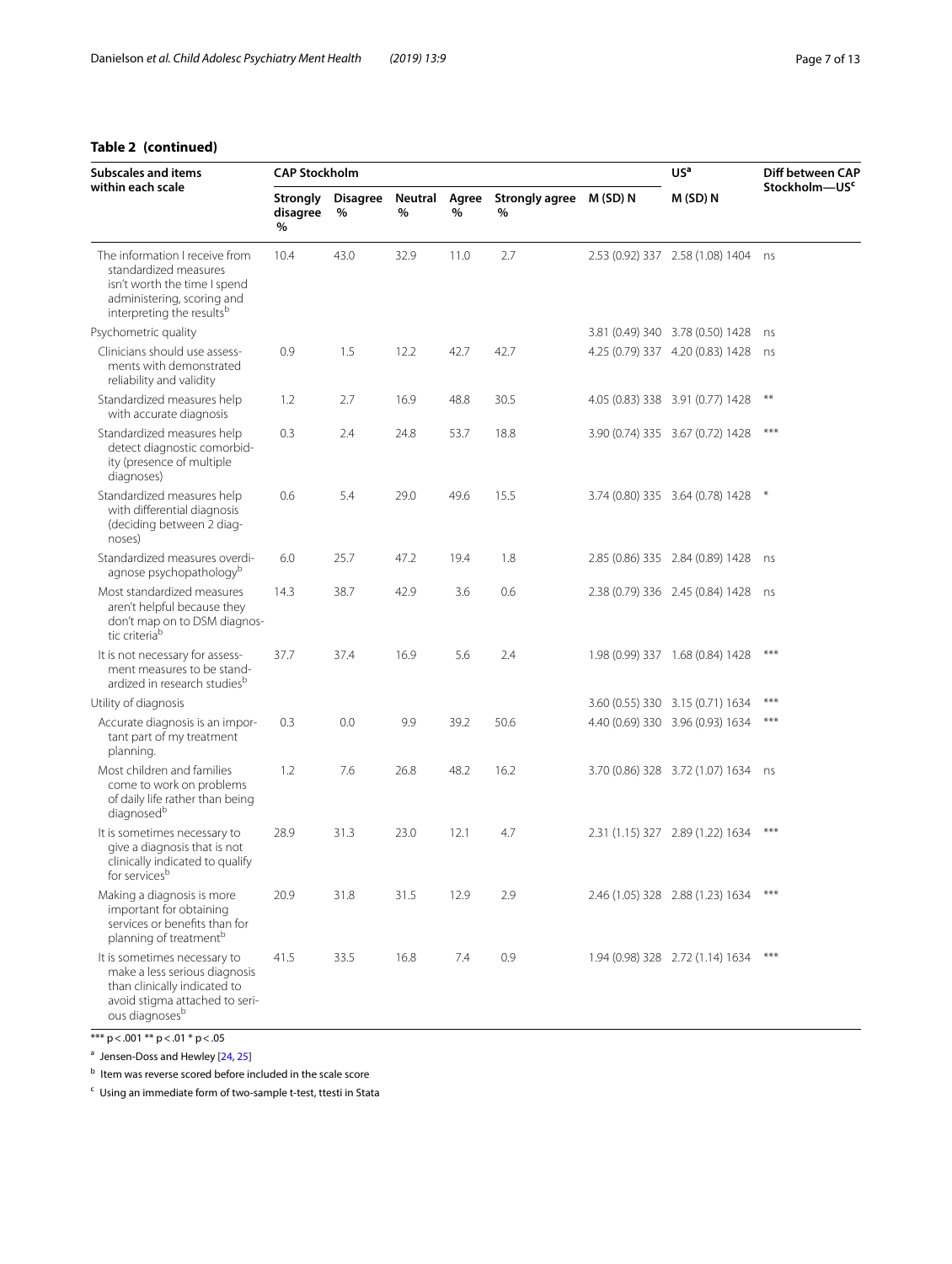| <b>Characteristics</b>       | judgement | <b>Benefit over clinical</b> | Practicality |      |      | <b>Psychometric quality</b> | <b>Utility</b><br>of diagnosis |      |
|------------------------------|-----------|------------------------------|--------------|------|------|-----------------------------|--------------------------------|------|
|                              | M         | SD                           | М            | SD   | М    | SD                          | М                              | SD   |
| Demographic characteristics  |           |                              |              |      |      |                             |                                |      |
| Age (years)                  |           |                              |              |      |      |                             |                                |      |
| $<$ 48                       | 3.23      | 0.63                         | 3.24         | 0.47 | 3.93 | 0.50                        | 3.61                           | 0.51 |
| >47                          | 3.06      | 0.67                         | 3.13         | 0.40 | 3.70 | 0.46                        | 3.60                           | 0.59 |
| Gender                       |           |                              |              |      |      |                             |                                |      |
| Female                       | 3.09      | 0.66                         | 3.17         | 0.44 | 3.79 | 0.49                        | 3.60                           | 0.55 |
| Male                         | 3.34      | 0.57                         | 3.26         | 0.44 | 3.87 | 0.49                        | 3.65                           | 0.51 |
| Professional characteristics |           |                              |              |      |      |                             |                                |      |
| Working years within CAMHS   |           |                              |              |      |      |                             |                                |      |
| < 8                          | 3.22      | 0.63                         | 3.21         | 0.47 | 3.88 | 0.50                        | 3.59                           | 0.51 |
| >7                           | 3.08      | 0.66                         | 3.17         | 0.41 | 3.76 | 0.48                        | 3.62                           | 0.60 |
| Highest educational degree   |           |                              |              |      |      |                             |                                |      |
| PhD                          | 3.78      | 0.76                         | 3.37         | 0.40 | 4.14 | 0.53                        | 3.55                           | 0.37 |
| University more than 3.5     | 3.12      | 0.64                         | 3.18         | 0.44 | 3.83 | 0.48                        | 3.63                           | 0.55 |
| University less than 3.5     | 3.10      | 0.68                         | 3.17         | 0.43 | 3.59 | 0.45                        | 3.55                           | 0.53 |
| Other higher education       | 3.05      | 0.25                         | 3.08         | 0.50 | 3.50 | 0.41                        | 2.75                           | 0.25 |
| Profession                   |           |                              |              |      |      |                             |                                |      |
| Counsellor                   | 2.80      | 0.63                         | 3.03         | 0.45 | 3.60 | 0.38                        | 3.53                           | 0.56 |
| Nurse                        | 3.14      | 0.47                         | 3.15         | 0.31 | 3.61 | 0.50                        | 3.50                           | 0.48 |
| Psychiatrist/MD              | 3.49      | 0.63                         | 3.41         | 0.40 | 4.03 | 0.51                        | 3.85                           | 0.65 |
| Psychologist                 | 3.20      | 0.64                         | 3.21         | 0.44 | 3.93 | 0.47                        | 3.65                           | 0.49 |
| Other                        | 3.22      | 0.61                         | 3.18         | 0.43 | 3.61 | 0.51                        | 3.30                           | 0.66 |
| Management position          |           |                              |              |      |      |                             |                                |      |
| Yes                          | 3.21      | 0.62                         | 3.28         | 0.51 | 3.85 | 0.48                        | 3.63                           | 0.79 |
| <b>No</b>                    | 3.13      | 0.65                         | 3.18         | 0.43 | 3.82 | 0.49                        | 3.61                           | 0.53 |
| Conduct indepth assessments  |           |                              |              |      |      |                             |                                |      |
| Yes                          | 3.15      | 0.68                         | 3.20         | 0.45 | 3.86 | 0.48                        | 3.62                           | 0.55 |
| No                           | 3.06      | 0.51                         | 3.13         | 0.39 | 3.57 | 0.45                        | 3.56                           | 0.52 |
| Level of service             |           |                              |              |      |      |                             |                                |      |
| Outpatient                   | 3.12      | 0.66                         | 3.17         | 0.44 | 3.83 | 0.49                        | 3.64                           | 0.54 |
| Intermediate                 | 3.09      | 0.61                         | 3.15         | 0.41 | 3.71 | 0.49                        | 3.47                           | 0.53 |
| Inpatient                    | 3.43      | 0.52                         | 3.35         | 0.43 | 3.91 | 0.50                        | 3.61                           | 0.64 |

<span id="page-7-0"></span>**Table 3 Means (M) and standard deviations (SD) for clinicians' attitudes to standardized assessment and utility of diagnosis by groups of demographic and professional characteristics**

explained 6.2% of the variance (*F(10,281)*=*2.94, p*<*.001)*, a small efect size.

Profession alone explained 12.3% of the variance in the subscale *Psychometric Quality* (*F(3329)*=*15.40, p*<*.001),* medium efect size. Clinicians age explained 6.2% of the variance *(F(1336)*=*22.33, p*<*.001),* working years explained 3.5% of the variance *(F(1328)*=*11.74, p*<*.001)* and whether they conduct in-depth assessments or not explained 4.9% (*F(1328)*=*11.74, p*<*.001);* all predictors had small efect sizes. According to the multivariate regression analysis all predictors together, explained 13.0% of the variance *(F(10,283)*=*5.36, p*<*.001)*; a medium efect size, with only profession still being statistically signifcant.

The only statistically significant predictor of the subscale *Utility of Diagnosis* in the univariate regression was profession, which explained 5.2% of the variance *(F(3331)*=*6.02, p*<*.001).* Entering all predictors into a multivariate regression analysis they all together explained only 1.8% of the variance in the model *Utility of Diagnosis* (*F(10,285)*=*1.55, p*=*.122);* none efect size. Only one predictor remained statistically signifcant, psychiatrists were more positive than counselors.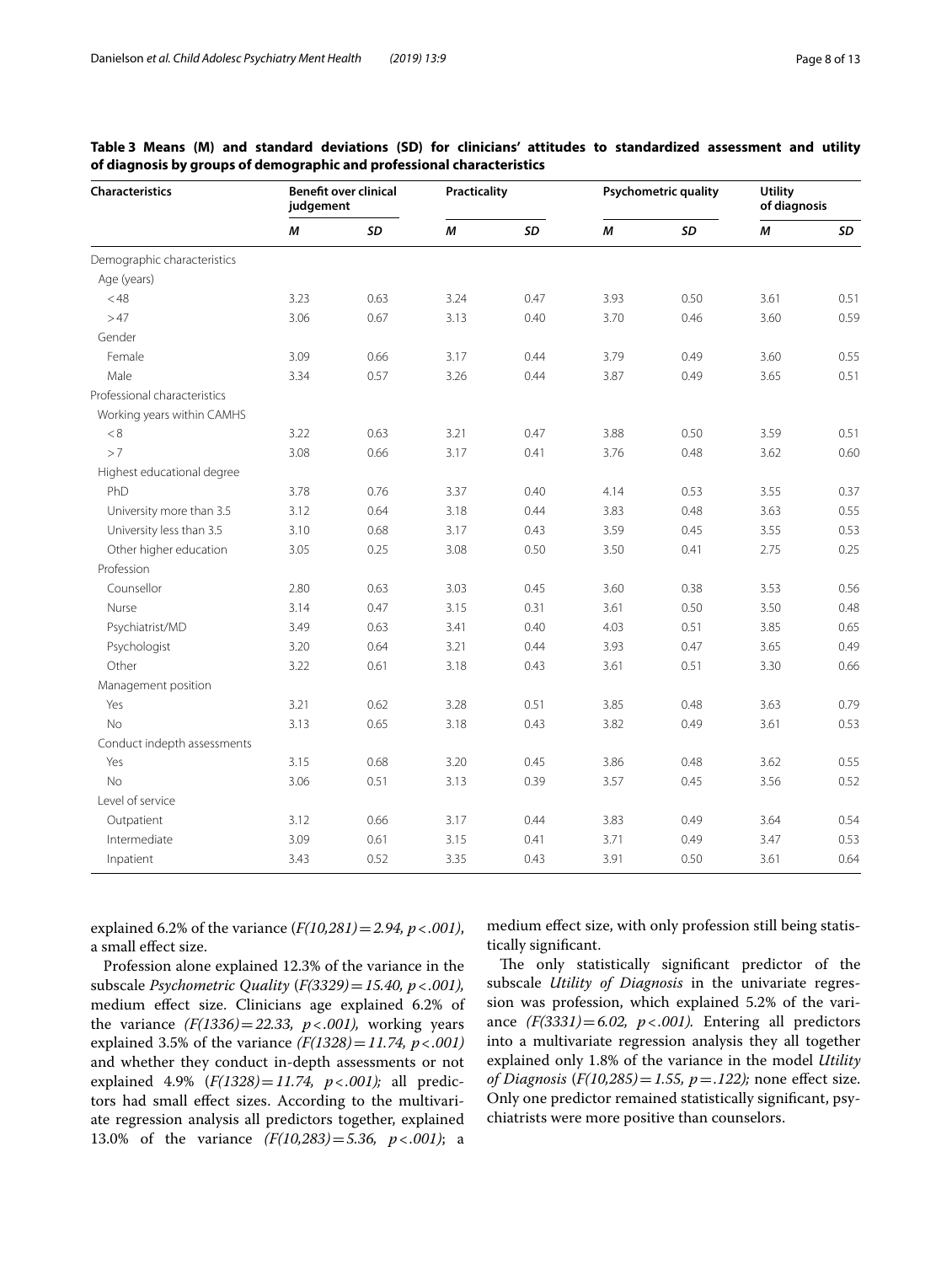| ופויופט +                                                  |      |
|------------------------------------------------------------|------|
|                                                            |      |
| ite (one i                                                 |      |
| -s; univari                                                |      |
| cs as predictors of clinician attitudes by four subscales; |      |
|                                                            |      |
|                                                            |      |
|                                                            |      |
|                                                            |      |
|                                                            |      |
|                                                            |      |
|                                                            |      |
|                                                            |      |
| Ĕ                                                          | rang |
|                                                            |      |
|                                                            |      |
|                                                            |      |
|                                                            |      |
| ă                                                          |      |
|                                                            |      |
|                                                            |      |
| t<br>De                                                    |      |

<span id="page-8-0"></span>

|                                                                             |            |                  | Benefit over Clinical Judgement | Practicality          |                     |                       | Psychometric Quality      |        |              |            | Utility of Diagnosis |                              |
|-----------------------------------------------------------------------------|------------|------------------|---------------------------------|-----------------------|---------------------|-----------------------|---------------------------|--------|--------------|------------|----------------------|------------------------------|
|                                                                             | Univariate |                  | Multivariate                    | Univariate            |                     | Multivariate          | Univariate                |        | Multivariate | Univariate |                      | Multivariate                 |
|                                                                             | ø          | $\mathbf{k}^2$   | ø                               | ø                     | ř                   | ø                     | ø                         | م<br>R | ø            | ø          | ř                    | ø                            |
| Age (years)                                                                 | $-139*$    | 019              | 038<br>$\overline{1}$           | 086<br>$\overline{1}$ | 500                 | 079<br>$\overline{1}$ | .250***<br>$\overline{1}$ | 062    | $-0.071$     | 064        | 004                  | <b>CRO</b><br>$\overline{1}$ |
| Female (1) vs male (0)<br>Gender                                            | $-152**$   | .023             | $-.149**$                       | .088                  | 008                 | .070                  | $-.063$                   | 004    | $-.055$      | <b>OHO</b> | .002                 | .027                         |
| Working years within CAMHS                                                  | $-155**$   | .024             | $-161*$                         | 008<br>$\overline{1}$ | 000                 | .025                  | $-186***$                 | .035   | $-110$       | 8          | 8                    | <b>CRO</b> .                 |
| Highest educational degree                                                  |            |                  |                                 |                       |                     |                       |                           |        |              |            |                      |                              |
| Less than 3.5 years university (1) vs more<br>than 3.5 years university (0) | $-0.022$   | 000.             | 006                             | $-.024$               | $\overline{0}$      | 000                   | $-153**$                  | .023   | 014          | 095        | 800                  | .055                         |
| Profession                                                                  |            | 099              |                                 |                       | .059                |                       |                           | .123   |              |            | .052                 |                              |
| Psychiatrist/MD (1) vs psychologist (0)                                     | $.225*$    |                  | .175                            | $225*$                |                     | 171                   | 104                       |        | 069          | $187*$     |                      | 178                          |
| Psychiatrist/MD (1) vs councellor (0)                                       | .450***    |                  | ****89                          | $.366***$             |                     | $.341***$             | $.368***$                 |        | $307***$     | $.242***$  |                      | $236*$                       |
| Psychiatrist/MD (1) vs nurses/other (0)                                     | $.174*$    |                  | .164                            | $.206**$              |                     | 142                   | $.326***$                 |        | $.212*$      | $.310***$  |                      | .264                         |
| Psychologist (1) vs councellor (0)                                          | $.260***$  |                  | 320                             | $.177**$              |                     | $-4.197**$            | $.281***$                 |        | $.249***$    | .085       |                      | .087                         |
| Psychologist (1) vs nurses/other (0)                                        | 010        |                  | 042                             | <b>CHO</b>            |                     | .023                  | $.250***$                 |        | $.164*$      | $.171**$   |                      | .138                         |
| Councellor (1) vs nurses/other (0)                                          | $-215***$  |                  | $.223**$<br>$\overline{1}$      | $-111$                |                     | $-140$                | 005                       |        | 044          | 096        |                      | .064                         |
| Management position                                                         |            |                  |                                 |                       |                     |                       |                           |        |              |            |                      |                              |
| No (1) vs yes (0)                                                           | $-0.029$   | $\overline{5}$   | $-109$                          | .051                  | .003                | 076                   | 014                       | 000    | $-066$       | 010        | 000                  | .022                         |
| Conduct indepth assessments                                                 |            |                  |                                 |                       |                     |                       |                           |        |              |            |                      |                              |
| Yes $(1)$ vs no $(0)$                                                       | .053       | $\overline{003}$ | 042                             | .059                  | 003                 | 012                   | $.221***$                 | 949    | 079          | $-041$     | .002                 | 059<br>$\overline{1}$        |
| Level of service                                                            |            |                  |                                 |                       |                     |                       |                           |        |              |            |                      |                              |
| Inpatient (1) vs Outpatient/intermediate (0)                                | $.138*$    | 019              | $.114*$                         | $.121*$               | S<br>$\overline{O}$ | 112                   | .063                      | $-004$ | .074         | .002       | 000                  | <b>CRO</b>                   |
| *** $p < 0.01$ ** $p < 01$ * $p < 05$                                       |            |                  |                                 |                       |                     |                       |                           |        |              |            |                      |                              |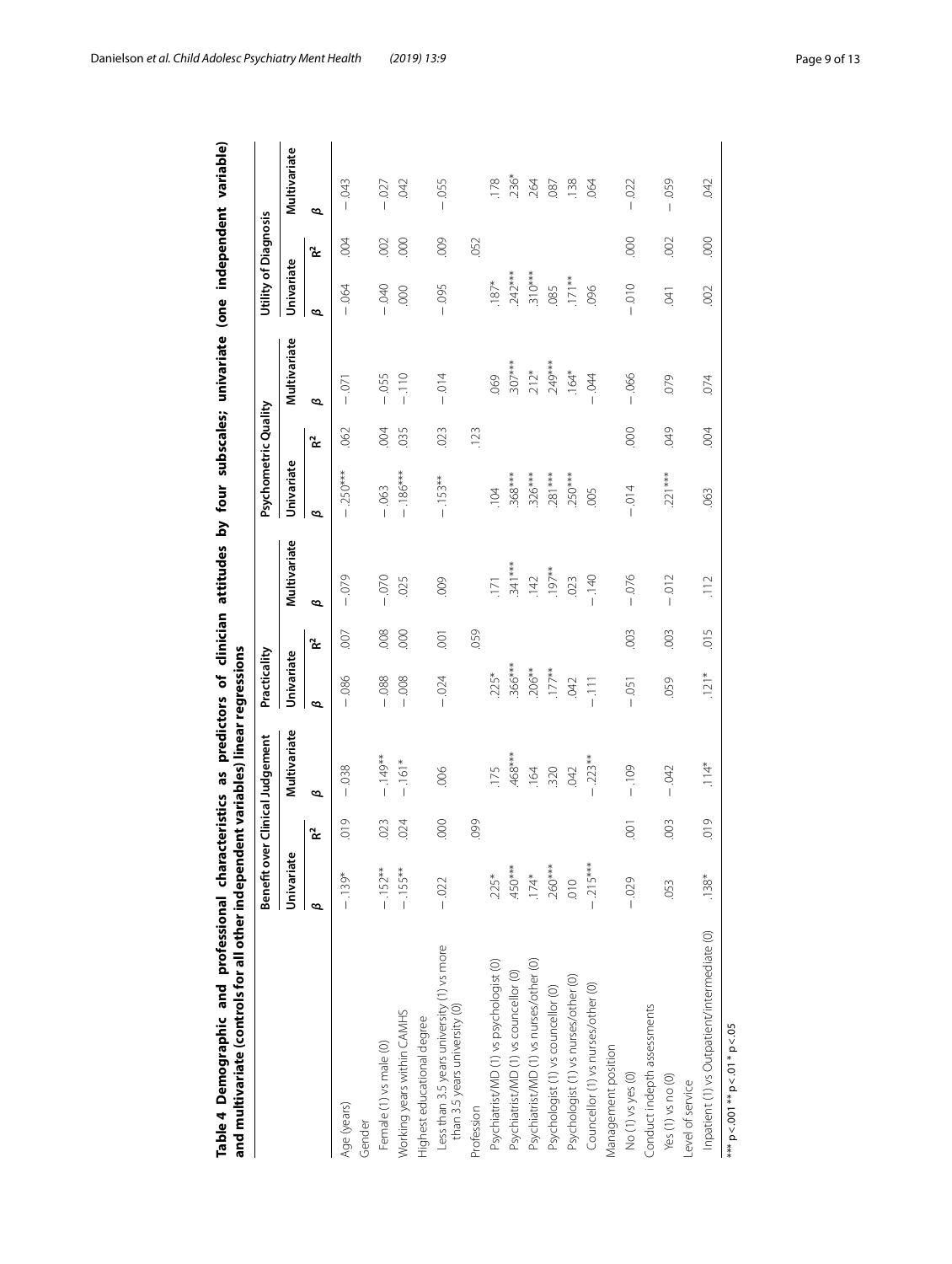#### **Discussion**

This study aims to investigate attitudes of clinicians in specialist child and adolescent mental health care in Stockholm, Sweden towards standardized assessment and the usefulness of diagnosis in treatment planning and how do they difer from an US population.

The main finding from the present study is that clinicians in CAMHS Stockholm overall had quite positive attitudes towards the use of standardized assessment tools and found diagnoses useful. The attitudes were more positive compared to a similar previous study conducted in the US  $[24, 25]$  $[24, 25]$  $[24, 25]$  $[24, 25]$  $[24, 25]$ . The only characteristic that predicted attitudes, in all subscales, was profession.

Participants were most positive towards the psychometric quality of standardized assessments and the utility of diagnoses. They were somewhat less positive to the usefulness in practice and the use of standardized assessment when compared to clinical judgment. The patterns in attitudes across subscale were similar to those found in the US study [[24,](#page-11-23) [25](#page-11-24)]. Exceptions from this included that clinicians in the present study seemed to be more positive towards the utility of diagnosis in treatment, compared to those in the US study. This is interesting since the health care systems in these two countries are somewhat diferent. Clinicians in Sweden were also more likely than their colleagues in US, to report that standardized tools improve the assessment information more than simply relying only on clinical judgments.

Our study also aimed to explore whether clinicians' attitudes difer due to demographic and professional characteristics. The only characteristic that was found to predict attitude across all subscales was profession, with counselors being less positive than the other groups. Also, clinicians with fewer years of working within CAMHS, seemed to be more positive than those with longer experience, but this relationship was not sustained when controlling for all the other variables. The characteristics predicting the explained variance difered somewhat from those in the earlier mentioned US study by Jensen-Doss and Hewley [[24,](#page-11-23) [25](#page-11-24)]. Even though profession seemed to be the most important predictor in both populations, it was not always the same professional groups that were most positive. This may be explained by cultural diferences between countries, i.e. how the mental health services are organized, but also by diferences in the duties/tasks, educational backgrounds and social status of the profession [[38\]](#page-12-10).

One previously identifed barrier against EBP in general is the belief that it could have negative impact on the therapeutic relationship  $[39]$  $[39]$ . The clinicians in our study are not quite that pessimistic, which is positive from an implementation point of view [[40\]](#page-12-12). However, the Swedish clinicians believe that SA do not offer additional information they cannot obtain from informal interviews or from just talking with the children and their parents. This finding is in line with other research; a review of therapist-level resistance to EBP showed that psychotherapists believe that they can objectively and without bias perceive the patients' problem and treatment outcome [[30\]](#page-12-2) a belief not likely to be true [\[14](#page-11-12), [20\]](#page-11-18). As mentioned earlier, our study indicates that less experienced clinicians in terms of working years within CAP were more positive than experienced clinicians, this was specifcally to the use of SA over clinical judgements. This could be explained by the fact that less experienced appreciate more support in the diagnostic process, but also, as Nakamura, Higa-McMilla, Okamura and Shimabukuro suggest, by a more recent education at university, infuenced more by EBP [[41](#page-12-13)].

The results from our study raise practical issues that need to be considered. First few clinicians in our study, and even fewer than in the US study, agreed that assessment instruments in languages that their clients speak are readily available. Addressing the language issue is crucial, since assessment strategies need to be not just scientifcally sound, but also culturally sensitive and clinically relevant as well [[42](#page-12-14)]. As the patient group in mental health services has changed over the last decades in Sweden, with increasing proportions of children and adolescents originating from countries other than Sweden, it is important to consider availability of the instruments for the most common languages, when implementing EBA in clinical practices.

Second, about one-third of the clinicians reported that they did not have adequate training in using structured assessment tools, which implies a need for more education and practice in this area. According to several implementation strategy theories, e.g. Rogers theory Diffusion of innovations [\[43\]](#page-12-15) and research within EBP [[44\]](#page-12-16), providers must not only have favorable attitudes towards it, they also need to have knowledge about the new technique, before successfully adopted into clinical practice. In a recent study of clinicians training in cognitive behavioral therapy with a strong focus on SA tools, the researchers used the ASA questionnaire to investigate the change in attitudes and use of SA before and after training and found that the clinicians developed a more positive attitude towards psychometric quality and feasibility of SA in clinical practices with training [\[45](#page-12-17)]. The actual use of SA also increased during training, but declined somewhat after the training was ended. This is in line with another study showing that training has an positive impact on attitudes and self-efficacy regarding using SA [[46\]](#page-12-18). To continue increased use of SA, a learning environment is probably needed.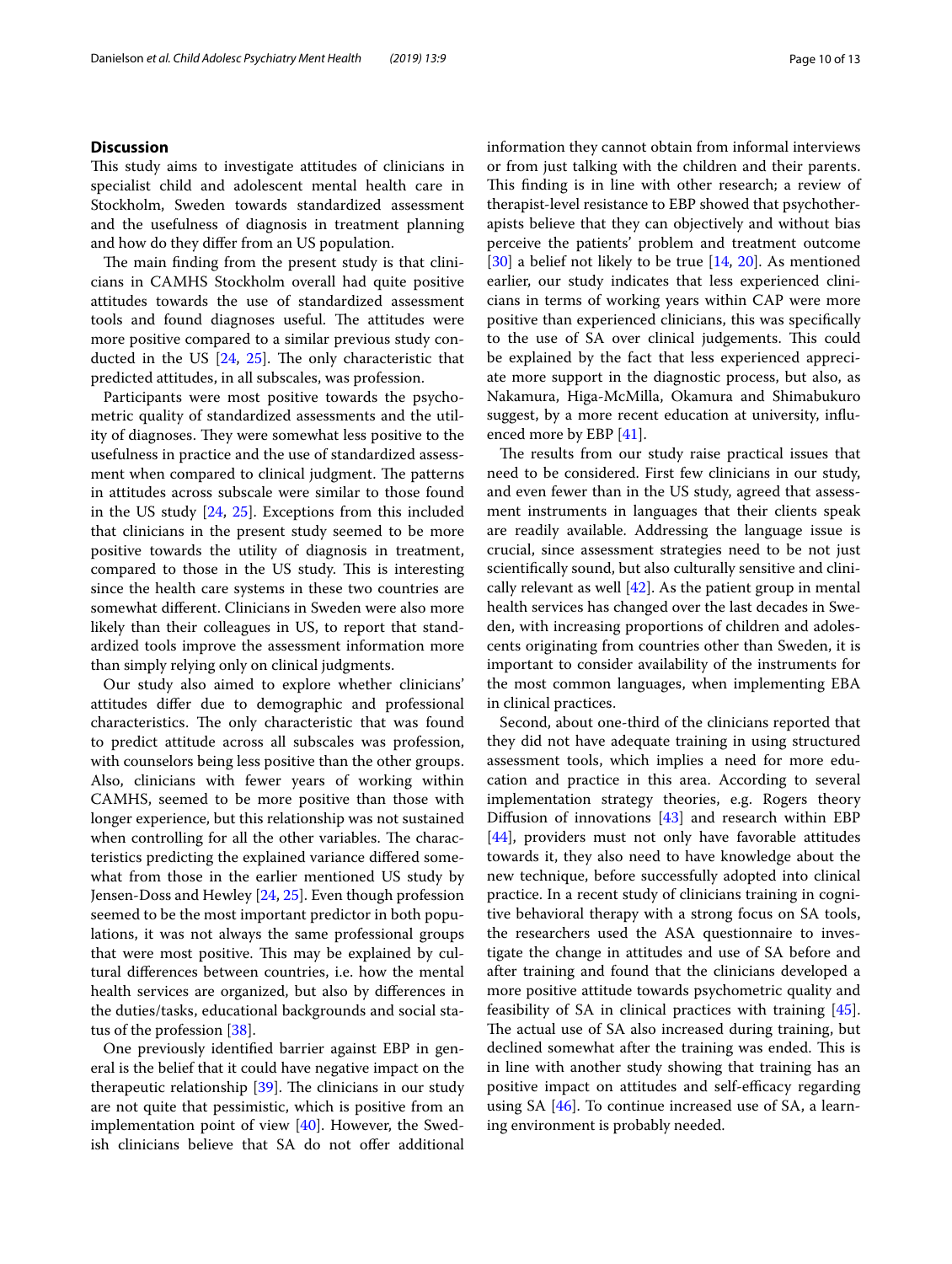Finally, even if the practical issues are solved, successful implementation of EBA requires a competent and skilful organizational culture with commitment among the mental health service personnel [[7\]](#page-11-5). As organizations and technologies change rapidly, solutions must be able to handle complex clinical situations and also be fexible. The arena where the patients (especially the young ones) and professionals meet will be somewhat diferent in the future  $[47]$  $[47]$ . This will also be the future for SA. Although the development of technological solutions has exploded during last decades, it is important that this trend continues in collaboration between clinicians and patients [[48](#page-12-20)] as well as between practitioners and researchers [[49\]](#page-12-21).

Exchange of scientifc and applied knowledge to meet these challenges within nations and between societies are therefore of importance. Whether EBA will be implemented in child mental health services or not in the future, does not only depend on clinicians' attitude, knowledge, ability and motivation. The importance of organizational factors and resources have also been highlighted [\[50](#page-12-22)]. Generally, the motives for using SA must be clear and supported by suitable systems of the mental health service as well as science. When implementing EBP in the future an integrating approach is needed [[23](#page-11-22)] where both EBA and EBT are of importance since they bridge the gap between science and community services [[2\]](#page-11-1).

#### **Strengths and limitations in our study**

The present study is an investigation within only one of many Swedish Counties. However, almost a quarter of the Swedish population lives within the Stockholm County and the CAMHS Stockholm serves more than 80% of the population in this age group in the catchment area. In addition, the high response rate in our study and our respondent coverage of all professions within secondary children and adolescent mental health services, increase the generalizability of our fndings.

Our study did not include data from the US and therefore it is important to be careful when drawing conclusions about the diferences between the two national settings, Sweden and the US. The findings could, apart from pointing at possible cultural diferences, also to some extent, be due to diferences in the samples and applied methodology in obtaining and analyzing data.

Profession was the main characteristic statistically signifcantly associated with the results from all subscales and except for cultural professional diferences, the size of the professional groups difered. Counselors were quite narrowly defned as a group in the Swedish sample and were less positive to SA than counselors in the US sample, which represented a larger and more inclusive group consisting of counselors and to some degree social workers. Further, compared to the US sample, the Swedish sample includes more psychologists, who we found had less positive attitudes to SA. Finally, clinicians in the private sector were not included in the Swedish sample; a group with less positive attitudes according to the US study. In addition, the Swedish sample included fewer clinicians with research training (PhD) than the US study, which found high educational level to be a predictor of positive attitudes towards SA.

In this study, we were unfortunately not able to explore the relationship between attitudes and use of SA, which is a limitation. Participants did answer an open-ended question about this but the responses could not be grouped or categorized reliably enough to be included in the analyses.

Finally, the psychometric properties of the subscales, *Utility of Diagnosis* and *Practicality* must be mentioned. In total, all characteristics together explained only 1.8% of the variance in *Utility of Diagnosis*, which is a negligible effect size and less than all other scales. This subscale was also the one with lowest internal consistency and also the one with troublesome face validity in the translation process. The subscale *Practicality* had also questionable internal consistency in the Swedish sample ( $α = .60$ ) lower than in the US study ( $α = .75$ ) [\[26](#page-11-25)]. In the present study, we chose not to change the number of items to improve the reliabilty since we wanted to compare the results with those in the previous study.

#### **Implications and conclusion**

This study aims to investigate clinician's attitudes towards standardized assessments and usefulness of diagnosis. The overall positive attitudes toward diagnosis and SA are of importance in the development of EBA within child and adolescent mental health services and our study suggest that clinicians in general value diagnosis and are willing to use SA. When implementing new methods in practice, there are general as well as specifc resistances that needs to be overcome and studies in diferent cultural settings are of importance to further extend the knowledge of what is universal and what is contextual. Our study indicates that there are some diferences compared to earlier studies that could be explained by cultural circumstances and may be used for assisting favorable EBA progress in several settings. Nevertheless, there are specifc issues that need to be addressed in order to achieve an equitable and efficient health care e.g. the lack of translated assessment tools and training. The health services and the scientific community need to collaborate to succeed in implementing more evidence-based assessments of mental disorders in children and adolescents.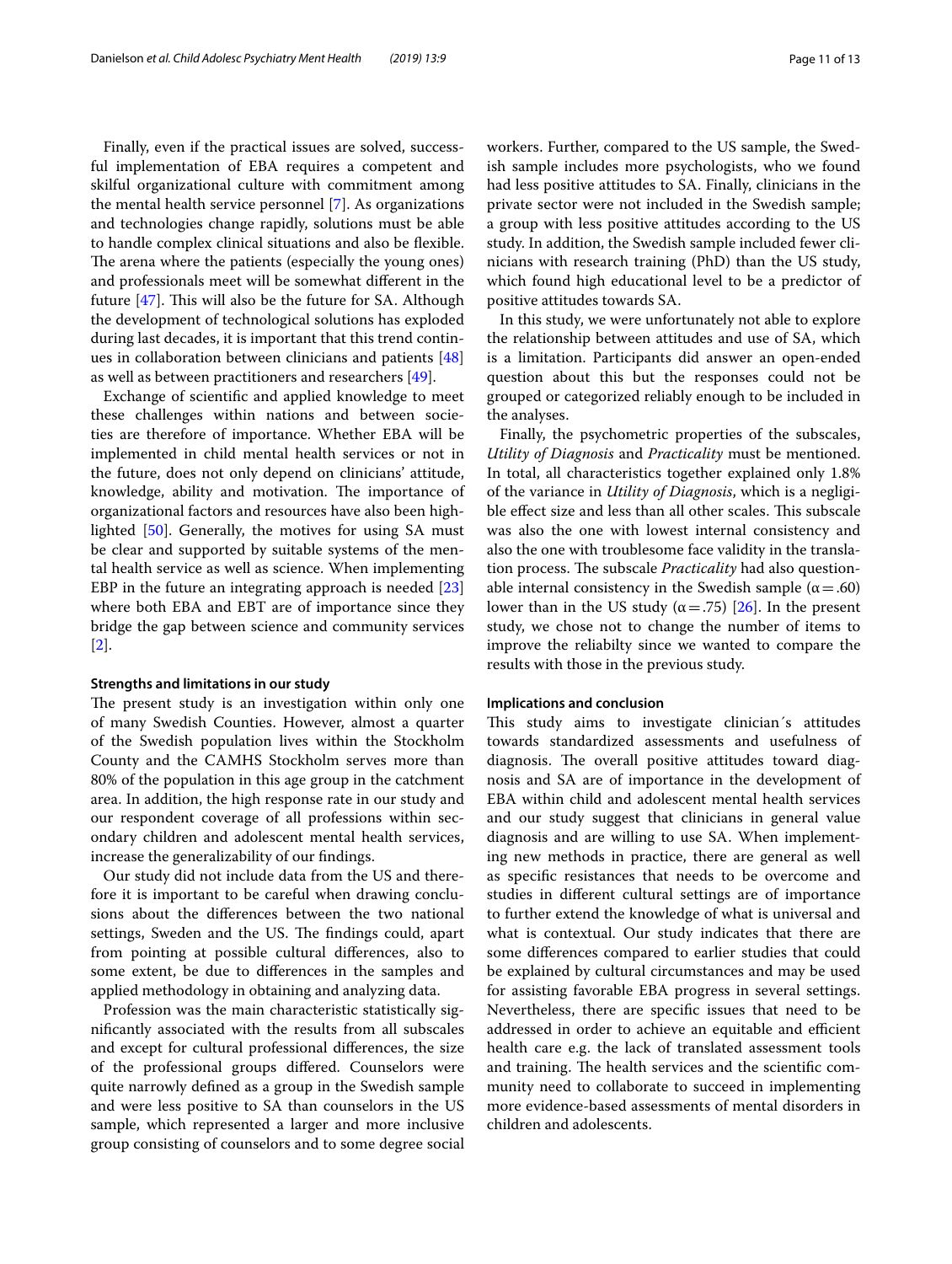#### **Abbreviations**

CAMHS Stockholm: Specialist Child and Adolescent Mental Healths Services within Stockholm County Council; EBM: evidence-based medicine; EBP: evidence-based practice; EBT: evidence-based treatment; EBA: evidencebased assessment; SA: standardized assessments.

#### **Authors' contributions**

MD, SD and JOL developed the study design and translated questionnaire. MD was the principal investigator and carried out the data collecting and analyzed most data, drafted, edited and fnalized the manuscript. JOL, AM and MD planned the article, JOL, SD and AM supervised MD while drafting the manuscript and JOL was the main supervisor. EF supervised the multivariable regression analysis. All authors edited the manuscript. All authors read and approved the fnal manuscript.

#### **Author details**

<sup>1</sup> Department of Women's and Children's Health, Karolinska Institutet, 171 77 Stockholm, Sweden. <sup>2</sup> Stockholm Child and Adolescent Psychiatry, Stockholm County Council, Box 17914, 118 95 Stockholm, Sweden.<sup>3</sup> Department of Public Health and Clinical Medicine, 901 87 Umeå, Sweden. 4 Centre for Health Equity Studies, Department of Public Health Sciences, Stockholm University, 106 91 Stockholm, Sweden. 5 Department of Microbiology, Tumor and Cell Biology, Karolinska Institutet, 171 77 Stockholm, Sweden. <sup>6</sup> The National Centre for Register‑based Research (NCRR) and Centre for Integrated Register-based Research at AU (CIRRAU), Aarhus University, Fuglesangs Alle 4, 8210 Aarhus V, Denmark.

#### **Acknowledgements**

The authors thank Amanda Jensen-Doss for approving the use of the questionnaire and her generous sharing of experiences and knowledge. The authors also thank Einar Heiervang, Per Kristen Teigen and Tobias Edbom for the engagement in the early phase of the study. Finally the authors also want to thank all who participated in the study.

The paper was not presented at any meeting.

#### **Competing interests**

The authors declare that they have no competing interests.

#### **Availability of data and materials**

The data that support the fndings of this study are not publicly available. Data are however available from authors upon reasonable request.

#### **Consent for publication**

All participants consented to the publication of anonymous results.

#### **Ethical approval and consent to participate**

The Stockholm regional ethical review board gave ethical approval (2013/1505-31/5). All participants were asked for consent and participated voluntary.

#### **Funding**

The study was funded by Stockholm County Council, Sweden.

#### **Publisher's Note**

Springer Nature remains neutral with regard to jurisdictional claims in published maps and institutional afliations.

## Received: 22 March 2018 Accepted: 31 January 2019

#### **References**

- <span id="page-11-0"></span>Garland AF, Kruse M, Aarons GA. Clinicians and outcome measurement: what's the use? J Behav Health Serv Res. 2003;30(4):393–405.
- <span id="page-11-1"></span>2. Achenbach TM. Future directions for clinical research, services, and training: evidence-based assessment across informants, cultures, and dimensional hierarchies. J Clin Child Adolesc Psychol. 2017;46(1):159–69.
- <span id="page-11-2"></span>3. Dawes M, Summerskill W, Glasziou P, Cartabellotta A, Martin J, Hopayian K, Porzsolt F, Burls A, Osborne J. Sicily statement on evidence-based practice. BMC Med Educ. 2005;5:1.
- <span id="page-11-3"></span>4. Spring B. Evidence-based practice in clinical psychology: what it is, why it matters; What you need to know. J Clin Psychol. 2007;63(7):611–31.
- <span id="page-11-19"></span>5. Youngstrom EA. Future directions in psychological assessment: combining evidence-based medicine innovations with psychology's historical strengths to enhance utility. J Clin Child Adolesc Psychol. 2013;42(1):139–59.
- <span id="page-11-4"></span>6. American Psychological Association PTFoE-BP. Evidence-based practice in psychology. Am Psychol. 2006;61(4):271–85.
- <span id="page-11-5"></span>7. Aarons GA, Glisson C, Green PD, Hoagwood K, Kelleher KJ, Landsverk JA, Research Network on Youth Mental H, Weisz JR, Chorpita B, Gibbons R, et al. The organizational social context of mental health services and clinician attitudes toward evidence-based practice: a United States national study. Implement Sci. 2012;7:56.
- <span id="page-11-6"></span>8. Garland AF, Hurlburt MS, Hawley KM. Examining psychotherapy processes in a services research context. Clin Psychol Sci Pract. 2006;13(1):30–46.
- <span id="page-11-7"></span>9. Jorm AF. Mental health literacy. Empowering the community to take action for better mental health. Am Psychol. 2012;67(3):231–43.
- <span id="page-11-9"></span>10. Ramirez Basco M, Bostic JQ, Davies D, Rush AJ, Witte B, Hendrickse W, Barnett V. Methods to improve diagnostic accuracy in a community mental health setting. Am J Psychiatry. 2000;157(10):1599–605.
- <span id="page-11-8"></span>11. Shear MK, Greeno C, Kang J, Ludewig D, Frank E, Swartz HA, Hanekamp M. Diagnosis of nonpsychotic patients in community clinics. Am J Psychiatry. 2000;157(4):581–7.
- <span id="page-11-10"></span>12. Angold A, Costello EJ. Nosology and measurement in child and adolescent psychiatry. J Child Psychol Psychiatry. 2009;50(1–2):9–15.
- <span id="page-11-11"></span>13. Galanter CA, Patel VL. Medical decision making: a selective review for child psychiatrists and psychologists. J Child Psychol Psychiatry. 2005;46(7):675–89.
- <span id="page-11-12"></span>14. Nakash O, Nagar M, Kanat-Maymon Y. Clinical use of the DSM categorical diagnostic system during the mental health intake session. J Clin Psychiatry. 2015;76(7):e862–9.
- <span id="page-11-13"></span>15. McClellan JM, Werry JS. Introduction–research psychiatric diagnostic interviews for children and adolescents. J Am Acad Child Adolesc Psychiatry. 2000;39(1):19–27.
- <span id="page-11-14"></span>16. Rettew DC, Lynch AD, Achenbach TM, Dumenci L, Ivanova MY. Metaanalyses of agreement between diagnoses made from clinical evaluations and standardized diagnostic interviews. Int J Methods Psychiatr Res. 2009;18(3):169–84.
- <span id="page-11-15"></span>17. First MB, Pincus HA, Levine JB, Williams JBW, Ustun B, Peele R. Clinical utility as a criterion for revising psychiatric diagnoses. Am J Psychiatry. 2004;161:946–54.
- <span id="page-11-16"></span>18. Joiner TE Jr, Walker RL, Pettit JW, Perez M, Cukrowicz KC. Evidence-based assessment of depression in adults. Psychol Assess. 2005;17(3):267–77.
- <span id="page-11-17"></span>19. Zimmerman M, Mattia JI. Psychiatric diagnosis in clinical practice: is comorbidity being missed? Compr Psychiatry. 1999;40(3):182–91.
- <span id="page-11-18"></span>20. Bruchmuller K, Margraf J, Suppiger A, Schneider S. Popular or unpopular? Therapists' use of structured interviews and their estimation of patient acceptance. Behav Ther. 2011;42(4):634–43.
- <span id="page-11-20"></span>21. Hunsley J, Mash EJ. Evidence-based assessment. Annu Rev Clin Psychol. 2007;3:29–51.
- <span id="page-11-21"></span>22. Mash EJ, Hunsley J. Evidence-based assessment of child and adolescent disorders: issues and challenges. J Clin Child Adolesc Psychol. 2005;34(3):362–79.
- <span id="page-11-22"></span>23. Christon LM, McLeod BD, Jensen-Doss A. Evidence-based assessment meets evidence-based treatment: an approach to science-informed case conceptualization. Cogn Behav Pract. 2015;22(1):36–48.
- <span id="page-11-23"></span>24. Jensen-Doss A, Hawley KM. Understanding clinicians' diagnostic practices: attitudes toward the utility of diagnosis and standardized diagnostic tools. Adm Policy Ment Health. 2011;38(6):476–85.
- <span id="page-11-24"></span>25. Jensen-Doss A, Hawley KM. Understanding barriers to evidence-based assessment: clinician attitudes toward standardized assessment tools. J Clin Child Adolesc Psychol. 2010;39(6):885–96.
- <span id="page-11-25"></span>26. Ramklint M, Hellgren L. Diagnostics in child psychiatry must be quality assured. Lakartidningen. 2009;106(36):2184–5.
- <span id="page-11-26"></span>27. Smart A. A multi-dimensional model of clinical utility. Int J Qual Health Care. 2006;18:377–82.